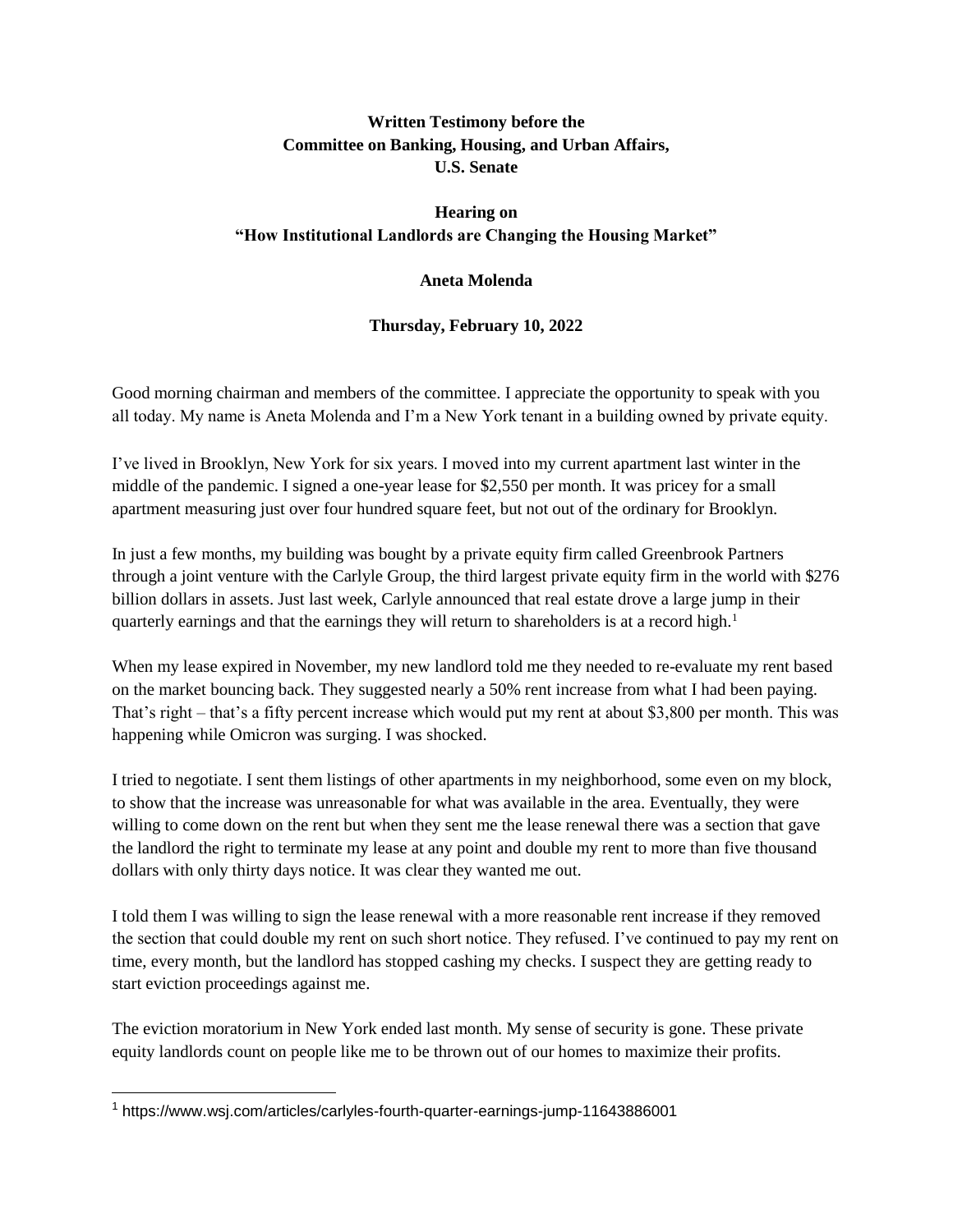This is not an isolated incident. I immediately started talking to my neighbors and tenants in other buildings owned by the same landlord and noticed similar patterns: massive rent increases, evictions, hazardous violations and harassment, and confusing ownership structures that make it hard for tenants to know who truly owns our buildings.

According to the New York City Department of Housing, Preservation, and Development (HPD), Greenbrook's portfolio has received 3,022 total violations – this is about an average of 1.7 open violations per residential unit.<sup>2</sup>

My neighborhood of Bedford-Stuyvesant is considered to have the highest concentration of Black residents in the United States according to census data. In New York City, eviction rates in zip codes in which a majority of residents are people of color are three times as high as rates in zip codes that are predominately white. I'm not surprised that these predatory firms are targeting predominantly Black and brown neighborhoods. Many of these companies go to pensions for capital to expand their portfolios – in some cases pricing out union members and the retirees they are acting on behalf of.

Greenbrook Partners and the Carlyle Group are just two of the many predatory real estate firms that are fundamentally changing housing across the country. These companies treat housing as an investment vehicle rather than as shelter. But this is my home – and it serves the purpose of keeping me safe, warm, and out of the elements. This is a basic human right.

In listening to the previous hearing on private equity in housing held by this committee, I was struck that some senators argue that these hearings are misguided because large investment firms, including those in private equity, buy just 1-2% of single family homes sold nationally. But what about private equity's role in multifamily buildings like mine? They want us to believe that private equity is a tiny player in housing.

It's just not true. According to the Financial Times, private equity has just had its busiest six months in the last 40 years, and the industry shows no signs of stopping its expansion into our homes. In just two years, my landlord Greenbrook Partners purchased at least 110 properties in Brooklyn. The vast majority were purchased during COVID-19.

They've done this before. In a 2019 report on private equity companies, we learned of a similar business model used on mobile homes: buying parks, jacking up rents and fees, and counting on it being too expensive for residents to move.

They are perfecting this extractive business model and are taking it to new extremes. These firms promise their investors returns while obscuring the devastating consequences, leaving tenants like me and my neighbors in impossible situations. They buy up homes in New York and all across the country that would have otherwise been affordable.

<sup>&</sup>lt;sup>2</sup> <https://whoownswhat.justfix.nyc/en/address/BROOKLYN/70/PROSPECT%20PARK%20WEST/summary> (February 8, 2022)